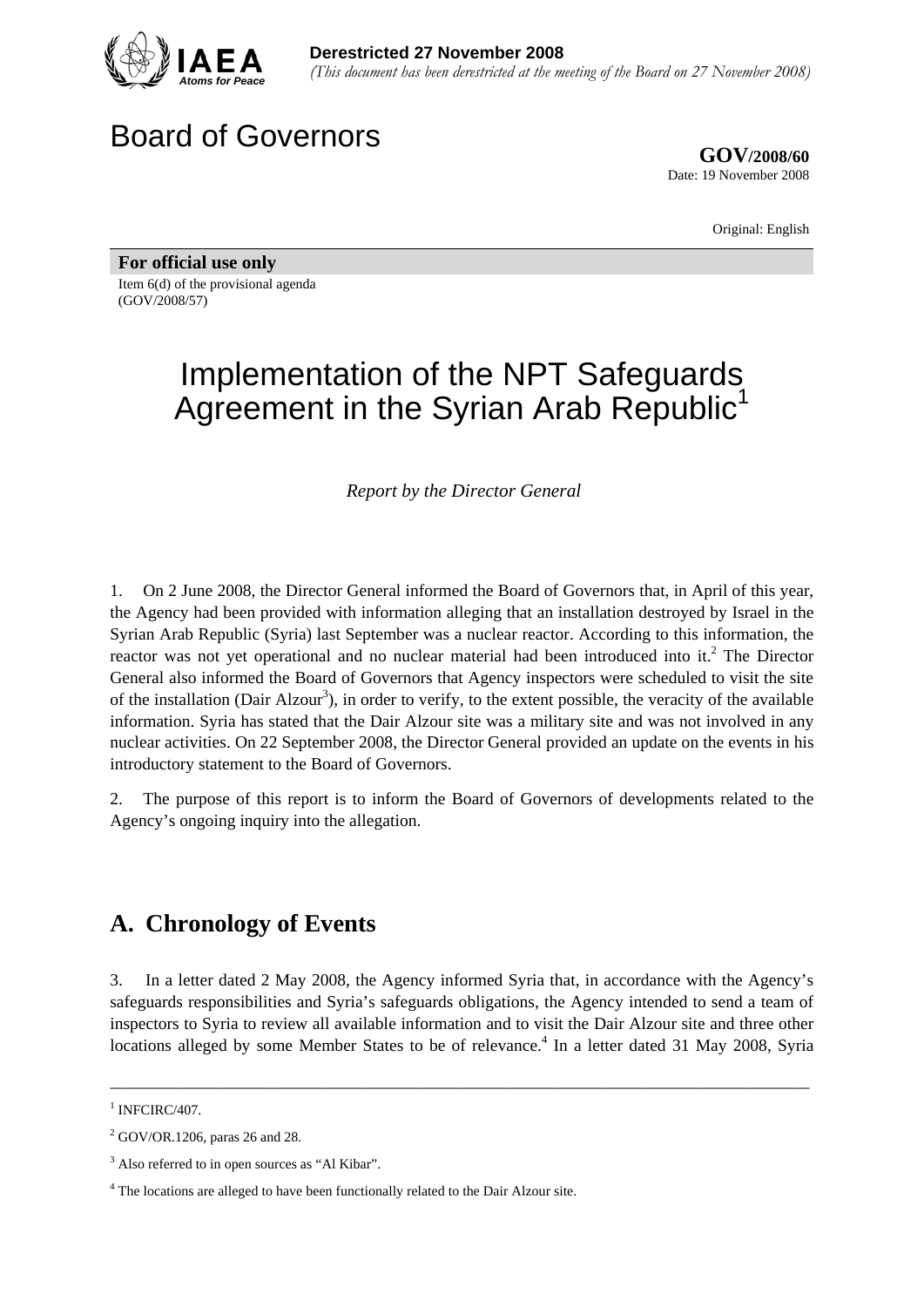agreed to a visit by the Agency to the Dair Alzour site and to the taking of environmental samples at that site. The Agency's visit to Syria, which took place between 22 and 24 June 2008, involved meetings with Syrian authorities in Damascus on 22 and 24 June 2008, and a visit to the Dair Alzour site on 23 June 2008.

4. During the Agency's 23 June 2008 visit to the Dair Alzour site, Syria provided unrestricted access to all of the buildings on the site, as a transparency measure, and reiterated that the site was a military installation which had not been, and was not, related to any nuclear applications. Syria has not yet acceded to the Agency's request to provide any documentation relevant to the destroyed building, or any of the other buildings, to support its statements.

5. During the meeting on 24 June 2008, the Agency reiterated its request for supporting documentation concerning the past and current use of the buildings at the Dair Alzour site and at the three other locations. The Agency also requested clarification about certain procurement activities by Syrian entities. During the meeting, Syria stated that the destroyed building could not have been a nuclear facility because of, inter alia, the unreliable and insufficient electricity supplies in the area, the limited availability of human resources in Syria and the unavailability of large quantities of treated water.

6. In a follow up letter to Syria dated 3 July 2008, the Agency reiterated its request for the information and documentation referred to in previous correspondence and discussions, and proposed dates for another Agency visit to Syria. In its reply of 21 July 2008, Syria responded that the visit should be postponed until "the necessary arrangements have been made with the bodies concerned in Syria". The Agency wrote to Syria on 15 August 2008, again reiterating its request, in response to which Syria, in a letter dated 24 August 2008, replied that any further developments must be based on the results of the sample analyses.

7. On 22 October 2008, the Agency provided the results of the environmental sample analyses to Syria, and requested a meeting with Syria with a view to discussing the results, obtaining the requested information and securing a visit to the three other locations. The Agency has not received a response to this request.

8. In a letter dated 11 November 2008, Syria confirmed its compliance with the Treaty on the Non-Proliferation of Nuclear Weapons (the NPT) and provided the following clarifications<sup>5</sup>:

- "The American allegation presented to the Agency for verification referred to a building under construction and not in operation;"
- "The analysis results of the samples taken from the destroyed site do not show any materials belonging to the construction of a nuclear reactor, confirming that the site which was under construction was for military purposes;"
- "We find it strange that there are a very limited number of humanly modified uranium particles in the analysis results of some samples, taking into consideration that the site was destroyed by Israeli missiles, the component parts of which are not known;"
- "It is necessary to draw attention also to the fact that the result of the analysis of one sample points to three uranium particles, whereas the results of four other samples taken from the same place within a 30 metre range contained no uranium particles;"

\_\_\_\_\_\_\_\_\_\_\_\_\_\_\_\_\_\_\_\_\_\_\_\_\_\_\_\_\_\_\_\_\_\_\_\_\_\_\_\_\_\_\_\_\_\_\_\_\_\_\_\_\_\_\_\_\_\_\_\_\_\_\_\_\_\_\_\_\_\_\_\_\_\_\_\_\_\_\_\_\_\_

<sup>&</sup>lt;sup>5</sup> In the letter, Syria also expressed dissatisfaction with the leaking of the environmental sampling results to the media and concern that this was an indication of other parties attempting to use the Agency's activities for political purposes.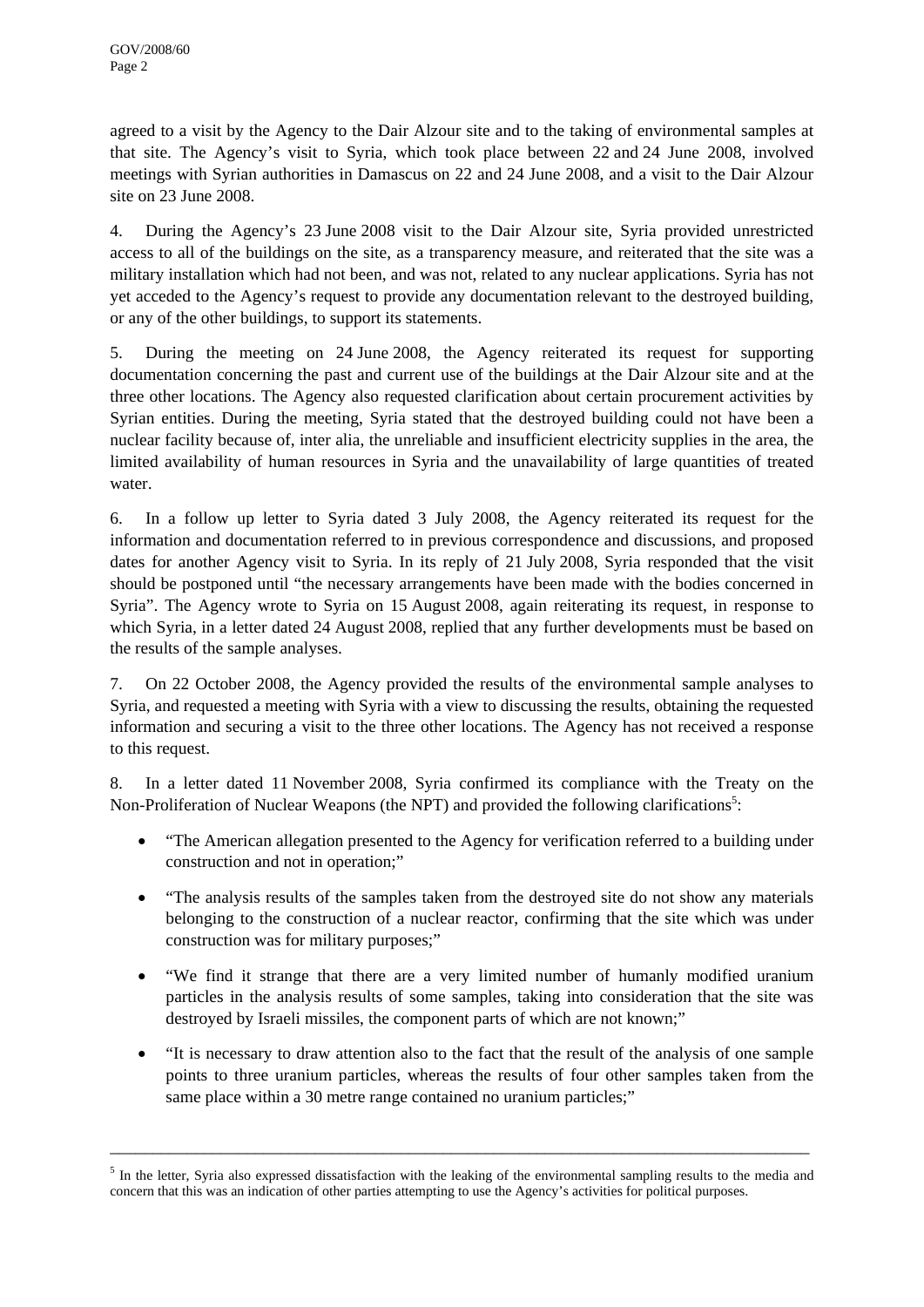• "The only explanation for the presence of these modified uranium particles is that they were contained in the missiles that were dropped from the Israeli planes onto the building to increase the destructive power. Based on this, we hope that the Agency will verify the nature of the materials used in these missiles."

### **B. Agency's Verification**

9. The Agency has conducted a thorough analysis of all information available to it as a result of the visit to the Dair Alzour site as well as information from other sources, including commercially available and other satellite imagery, open source photographs said to have been taken at the Dair Alzour site before the building was destroyed, information regarding procurement and the results of environmental sampling analyses.

10. Analysis of the available satellite imagery shows that construction activities were started at the Dair Alzour site between 26 April 2001 and 4 August 2001. The images show ongoing construction until August 2007. Imagery taken prior to and immediately after the bombing indicates that the destroyed box-shaped building may have had underground levels. Its containment structure appears to have been similar in dimension and layout to that required for a biological shield for nuclear reactors, and the overall size of the building was sufficient to house the equipment needed for a nuclear reactor of the type alleged.

11. As part of its assessment, the Agency has conducted an evaluation of the water pumping infrastructure observed by it during the June 2008 visit to Dair Alzour. The results of that evaluation indicate that the pumping capacity is adequate for a reactor of the size referred to in the allegation (25 MWth). During its visit to the site, the Agency observed sufficient electrical capacity to operate the pumping system.

12. Analysis of the environmental samples taken from the Dair Alzour site carried out by a number of the Agency's Network of Analytical Laboratories revealed a significant number of natural uranium particles. The analysis of these particles indicates that the uranium is anthropogenic, i.e. that the material was produced as a result of chemical processing. As indicated above, Syria stated that the only explanation for these particles was that they were contained in the missiles used to destroy the building.

13. The Agency continues to assess the information related to efforts by Syrian entities to procure materials and equipment which could support the construction and operation of a nuclear reactor. It should be noted that it is possible that the procurement of such items was for non-nuclear use. The Agency has not yet received the requested information from Syria.

14. Satellite imagery and other information available to the Agency concerning installations at the three other locations in Syria referred to above suggest that those locations may be of relevance to the activities at the Dair Alzour site. As indicated above, the Agency requested access to the three locations on 2 May 2008. Analysis of satellite imagery taken of these locations indicates that landscaping activities and the removal of large containers took place shortly after the Agency's request for access. While these activities may be unrelated to the Dair Alzour site, it would be helpful if Syria were to provide an explanation for these activities and to permit the Agency to visit the three locations.